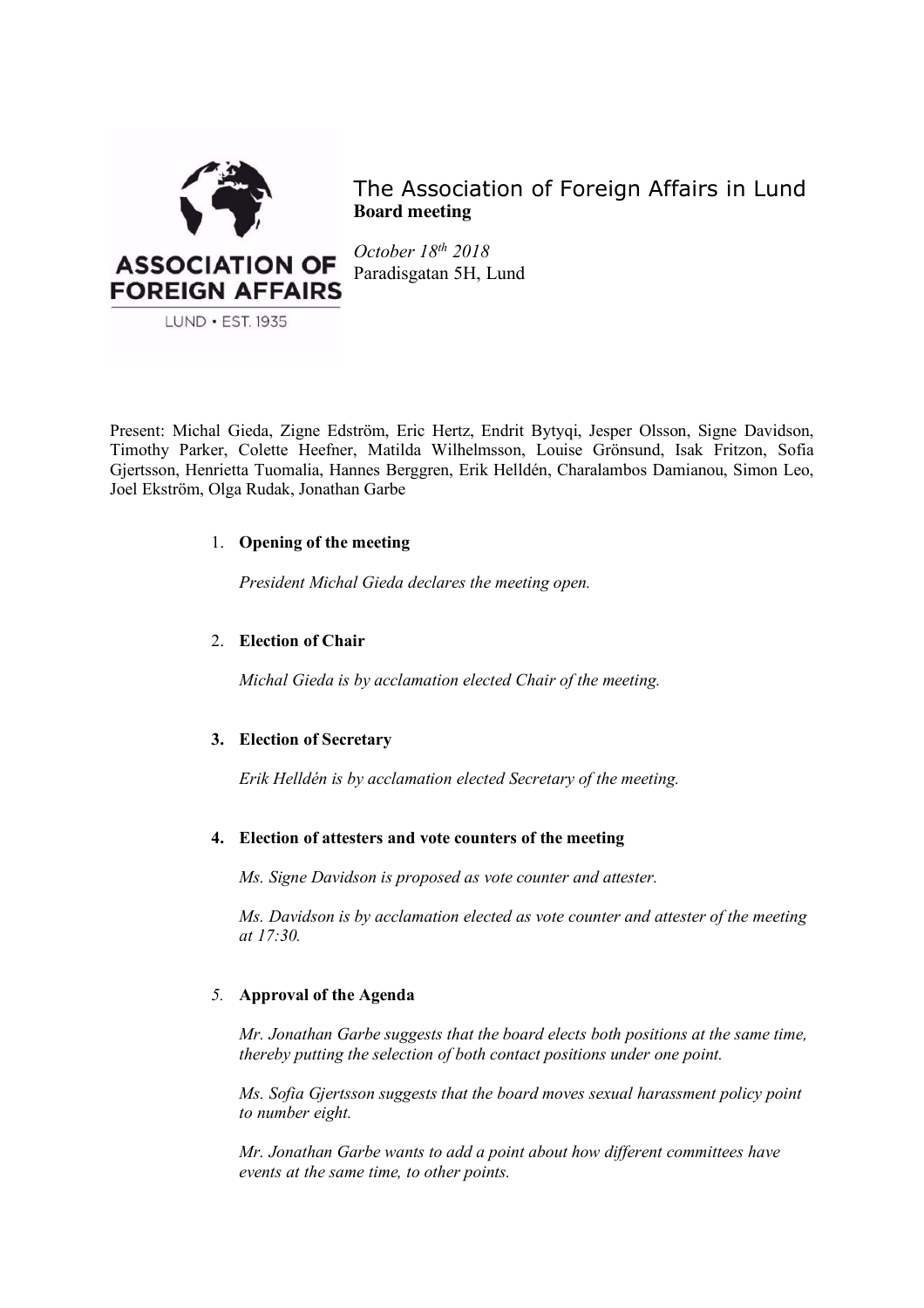*The meeting agenda, with the proposed amendment, is passed by acclamation.* 

# **6. Motions**

Motion about Nordic Convention on Internationals affairs 2019

*The motion, regarding arranging the Nordic Convention on International Affairs 2019, is presented by Mr. Hannes Berggren.* 

*The board discusses the motion.* 

*The motion is passed by acclamation.* 

*The meeting is adjourned at 17.41.*

*The meeting is resumed at 17.48.* 

Motion about an exchange with Society Initiatives Institute in Lviv

*The motion is presented by Mr. James Davies.* 

*Mr. Gieda proposes that the board suggests Mr. Davies as project coordinator and that he receives the mandate to elect a project group. One person from the board shall be a member of this group.*

*The motion with the proposed amendments is passed by acclamation.* 

## **7. UFS reporting**

*Mr. Berggren suggests that UPF should host a seminar during which he can explain in detail what UFS does. The three year project plan by UFS is included in this, so all member associations will be consulted. since the aim is to include as many member associations as possible. Nordic convention motion will be discussed this Sunday. Also, the Press secretary of UFS is discussed.* 

*Mr. Isak Fritzon leaves the meeting at 18.09 and Mr. Berggren leaves the meeting at 18.15.*

## **8. Election of sexual harassment policy contact persons**

*The meeting votes to choose the sexual harassment policy contact persons. The board needs to elect a board member and a regular member. The voting is done by the show of hands.*

*The meeting is adjourned at 18.22 and resumed at 18.30.*

**Candidates** 

*Board members: Mr. Joel Ekström, Ms. Gjertsson and Ms. Henrietta Tuomalia. Regular members: Henry Stout and Linda Kivik.* 

*The board elects Mr. Ekström and Ms. Kivik as Sexual harassment policy contact persons.*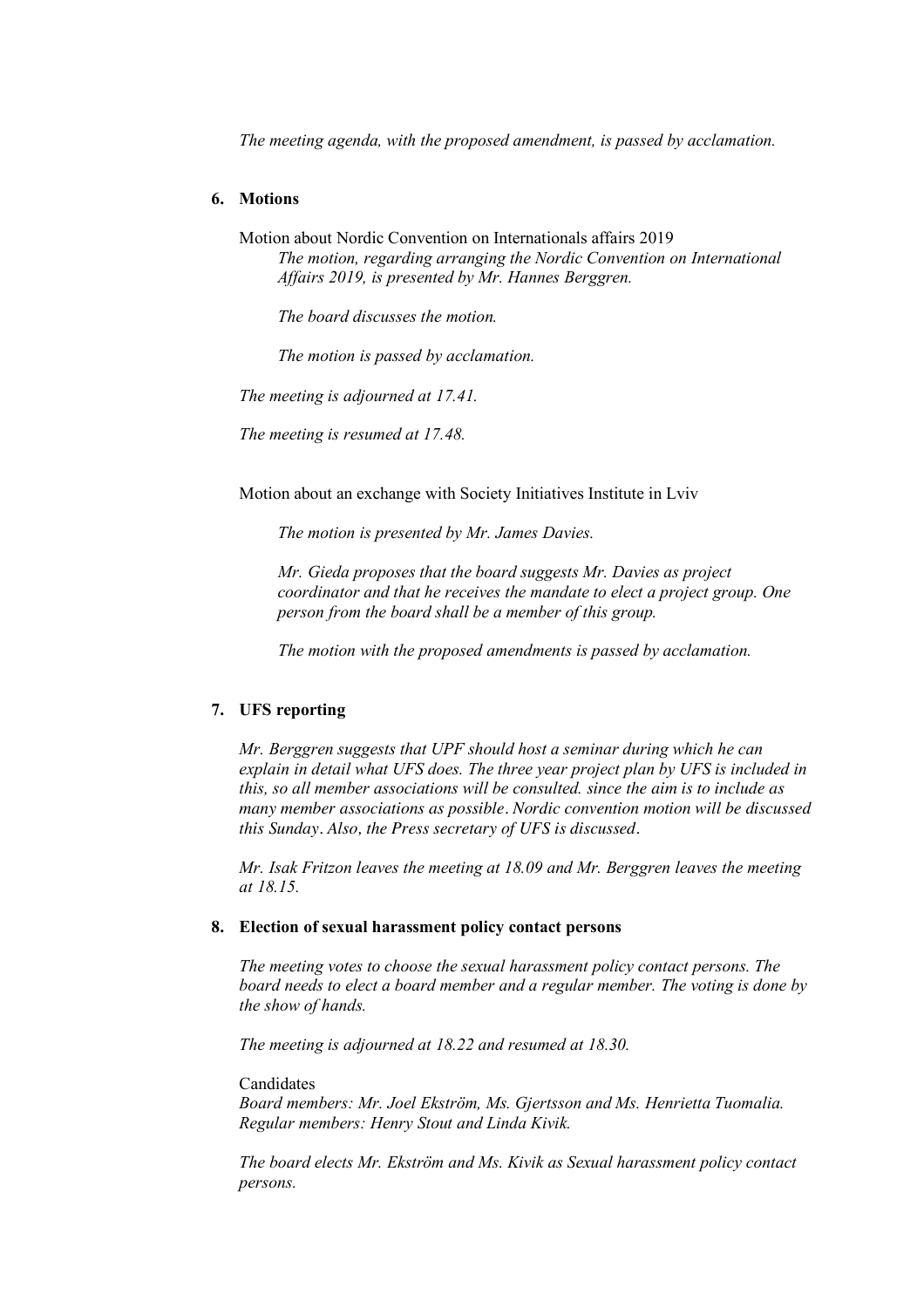*Ms. Gjertsson leaves the meeting at 18.45.* 

### **9. Presidium reporing**

*The presidium presents what they have been working on lately.*

*Endrit Bytyqi enters the meeting at 19.03.*

### **10. Committee reporting**

#### Activity Committee

*The committee will be hosting a sittning on October 26<sup>th</sup>.* 

## Career Committee

*The Career-committee is currently working on three projects: the networking event (which will take place on the 19th of Nov), The Prep Course and The Mentorship Programme. The application processes for The Prep Course and The Mentorship Programme are now open.* 

# Lecture Committee

*The committee has hosted three lectures. They have started planning the Anna Lindh-lecture, which will be on the 22nd November. The committee aims to plan lectures longer into the future, meaning that the committee from this operational year might plan lectures well into the beginning of next operational year.* 

### Magazine Committee

*Both heads are absent.* 

### PR Committee

*TEDx-event was successful. The social media coordinator and official photographer have been elected: Henry Stout and Michaela Jamieson. The committee aims to expand even more. This might include creating a social media-committee within the PR-committee, with the social media coordinator in charge.* 

#### Radio Committee

*The first podcast will be posted on the 24th of October. The Radio will not make a podcast/podcasts about the theme week. Their kick-off was successful.* 

### Travel Committee

*One person dropped off last minute and a spot is now open. Other than that, the trip is turning out great. A full field trip to the UN is planned, along with other activities. The travel committee suggests that the media committees look into the opportunity to have someone record/write/document parts of the travel experience. The travel blog is happening as well.* 

Webzine Committee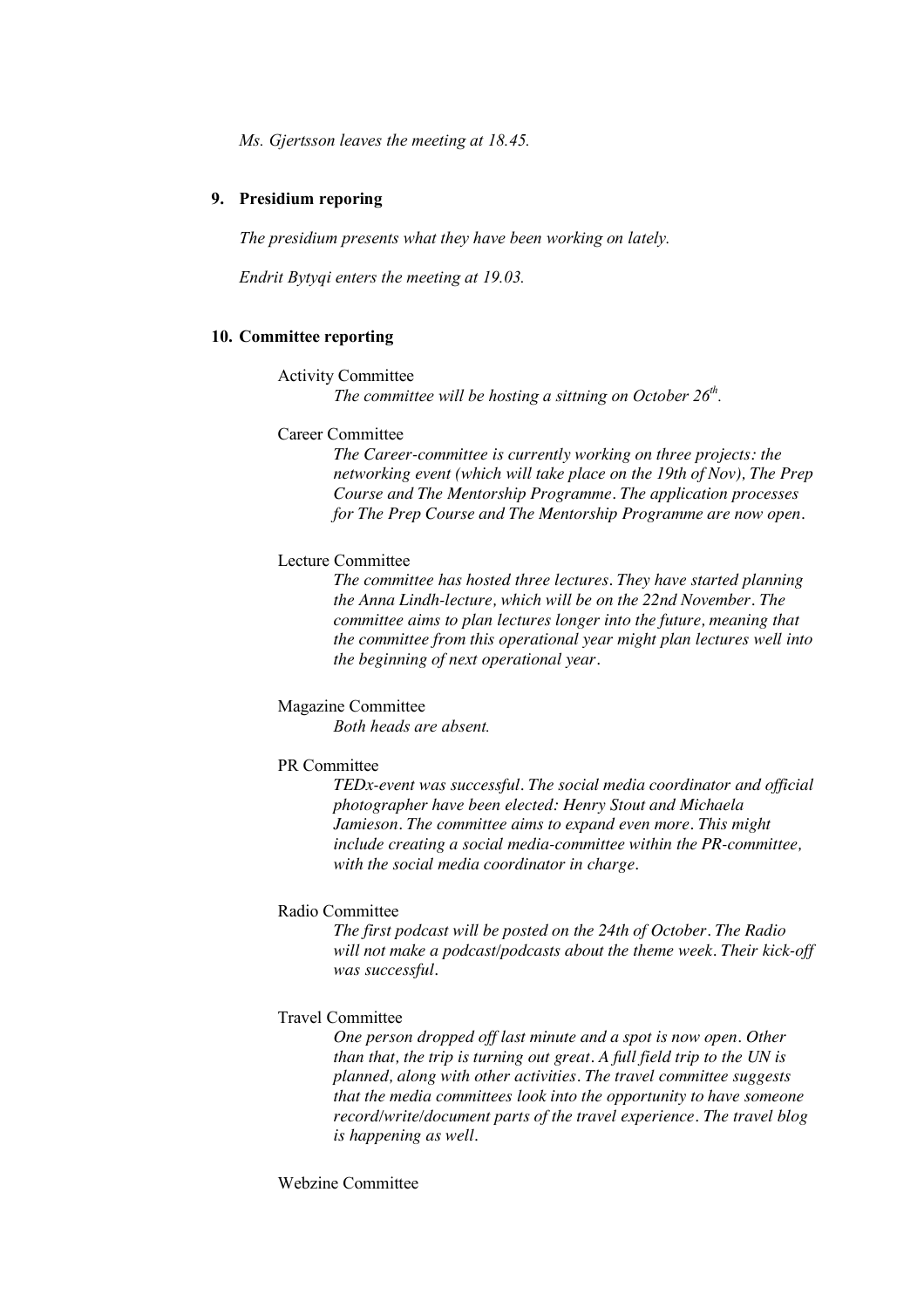*Might post four articles a week instead of three since the committee is very productive. Their pizza night was successful.* 

*Mr. Gieda underlines the importance of having good communications between media- and PR-committees, so that UPF does not share information, articles and social media material from different committees on the same time. Said committees agree that this is a good idea.* 

*Meeting is adjourned at 19.39 and resumed at 19.44.*

### **11. Other points**

European Parliament Election

*Mr. Jesper Olsson asks the board whether the board wishes to plan more activities in relation to the European Parliament Election, for example have one more lecture that week, have a radio show about the election, host a sittning with an appropriate theme or have a EU Election-related career event.* 

*A majority of the board agrees that this is a good idea.* 

#### Study circles

*Mr. Geida provides the committee heads with information about study circles and how to report attendance to Folkuniversitetet.* 

#### New office

*UPF will probably get a new office on the 4th floor of the AFbuilding after the summer*

Different committees having events on the same time

*Mr. Garbe is worried that UPF events might clash since the organisation have so many, specifically that other board members might plan events during lectures.* 

# **12. Confirmation of next board meeting**

*Chair Mr. Gieda proposes the next board meeting to be held at November 8th at 17.00.*

## **13. Meeting adjourned**

*Chair Mr. Gieda declares the meeting adjourned at 20.25 PM.*